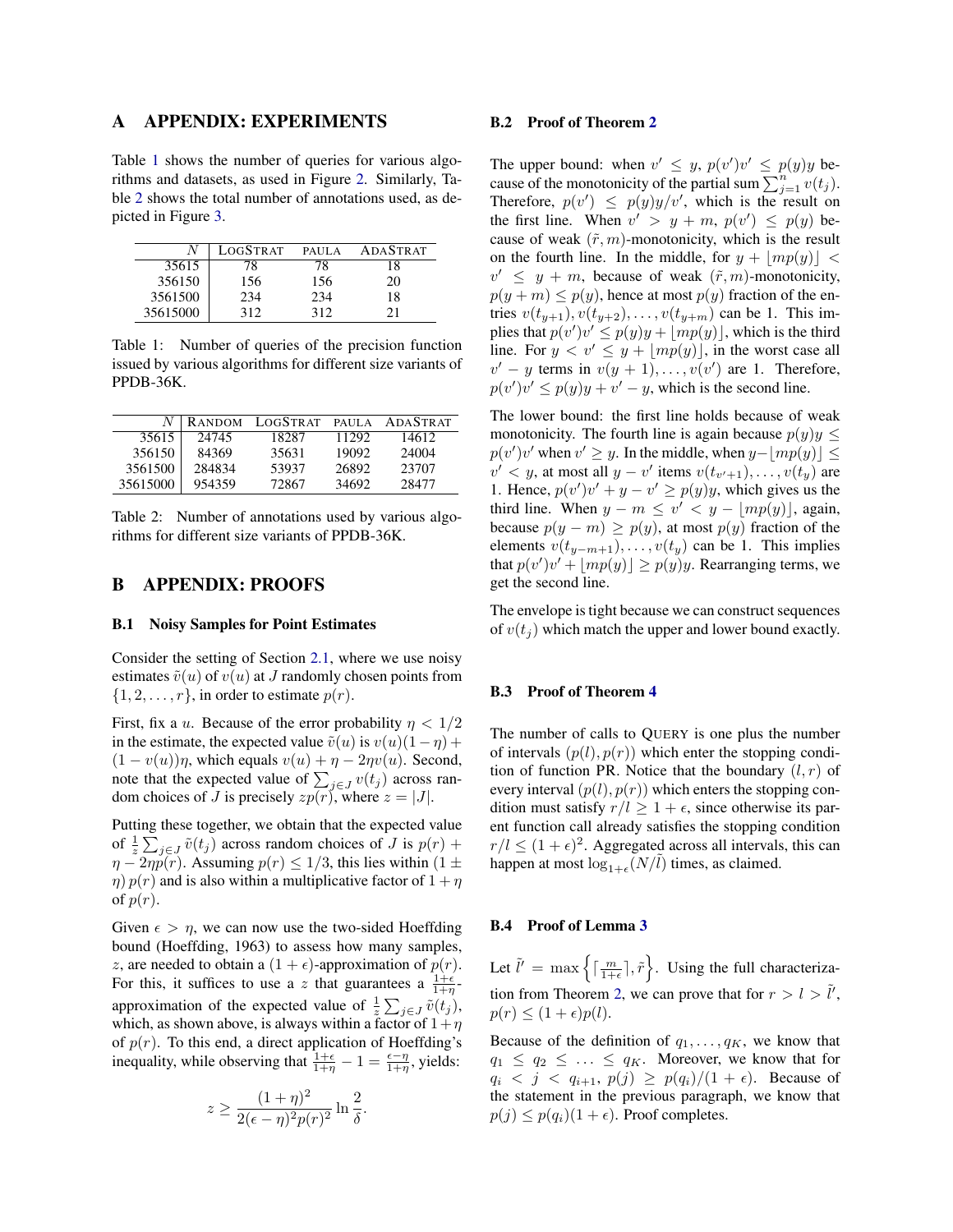#### B.5 Proof of Lemma 4

First, the function  $p(r)r$  monotonically increases, because for  $l < r$ , we have

$$
r p(r) = \sum_{i=1}^{r} v(t_i) \ge \sum_{i=1}^{l} v(t_i) = l p(l).
$$

Therefore,  $p(j)j$  is sandwiched between  $p(s_i)s_i$  and  $p(s_{i+1})s_{i+1}$  whenever  $j \in \{s_i, \ldots, s_{i+1}\}.$  Because of the definition of  $s_{i+1}$ , for any  $j \in \{s_i, \ldots, s_{i+1}\}\,$ , we have  $p(j)j \geq p(s_i)s_i$  and  $p(j)j \leq (1+\epsilon)p(s_i)s_i$ , which finishes the proof.

### B.6 Proof of Theorem 6

Suppose the "optimal" algorithm calls QUERY at points  $r_1, r_2, \ldots, r_{\text{OPT}}$ . We begin with some relevant notation. These points split the entire range between  $l$  and N into  $OPT + 1$  *segments*. We call one segment of this type an *opt-segment*. We also define the following tuple:  $\langle p(l), p(r), d, \text{SMALL/BIG} \rangle$ , where  $(p(l), p(r))$  is an interval on which the function PR called during the execution of ADASTRAT, d is the depth of this recursive call, and the fourth entry is either SMALL or BIG. It is BIG if and only if the interval  $[l, r]$  covers at least one complete opt-segment. The log distance of a tuple is measured as  $\log_{1+\epsilon} r/l$ . Two tuples are treated as *cousins* if they are called by a single PR function as two children calls (i.e., one is  $(p(l), p(c))$ , while the other one is  $(p(c), p(r))$ . We can *merge* two cousin tuples. The result of merging is the tuple representing the parent function that called the functions represented by these two cousin tuples. Notice that the log distance of the merged tuple is 2 times that of one cousin tuple.

We start with the set  $\Phi$ , made of tuples  $\langle p(l), p(r), d, \text{SMALL/BIG} \rangle$  such that  $(p(l), p(r))$ enters the stopping condition of function PR during the execution of the algorithm. We repeat the following *merge* operation on tuples in  $\Phi$  until no tuple in  $\Phi$  is tagged with SMALL: (i) Choose a tuple from  $\Phi$  that has the largest depth  $d$  among those tagged with SMALL. (ii) Merge this tuple with its cousin tuple. (iii) Add the merged tuple back into Φ. We refer to the set Φ obtained after merging all SMALL tuples as  $\Phi^E$ .

First, all tuples in  $\Phi^E$  are tagged BIG. Therefore, each of them contains an opt-segment. Second, since the tuples in  $\Phi^E$  are still from the PR algorithm, these tuples must be non-overlapping. Based on these two observations, the number of tuples in  $\Phi^E$  is bounded by the number of opt-segments, which is OPT+1. How many merge operation could each tuple in  $\Phi^E$  have gone through? This must be bounded by  $O(\log_2 \log_{1+\epsilon} N)$ , since the largest possible log distance is  $log_{1+\epsilon} N$  (the entire range), and each merge operation doubles the log distance.

Now we count the number of QUERY calls that algorithm ADASTRAT makes. It is easy to see that

$$
\#\text{Query} = |\Phi^E| + \#\text{MERGE} + 1,
$$

where  $#MERGE$  is the total number of merge operations performed. This number is bounded by

$$
|\Phi^E| + |\Phi^E| \cdot \max{\#\text{MERGE for one tuple in } \Phi^E} + 1.
$$

Combined with the fact that  $|\Phi^E| \leq \text{OPT} + 1$  and #MERGE for one tuple in  $\Phi^E \leq \log_2 \log_{1+\epsilon} N$ , we obtain the claimed bound.

#### B.7 Detailed Construction of F to Prove Theorem 7

Our proof works by showing that any algorithm that can identify an unknown function from  $F$ , which includes  $A$ , must make at least  $J$  queries. To demonstrate this, our function family  $F$  is constructed such that for one separating point, there are at least two functions from  $F$ that are more than  $(1 + \epsilon)^2$  apart at the point. Therefore,  $A$  has to query all  $J$  separating points to identify one function from F.



<span id="page-1-0"></span>Figure 5: An illustration of the function family supporting the lower bound in Theorem 7.

Specifically, we identify  $J + 1$  points  $a_1, \ldots, a_{J+1}$ , where the space between  $a_j$  and  $a_{j+1}$  is called the jth interval  $(j = 1, \ldots, J)$ , which is shown as the space between two green triangles in Figure [5.](#page-1-0) One function f from  $F$  either follows the red or the blue curve in one interval. Because we have  $J$  intervals in total, this gives us  $2<sup>J</sup>$  functions in F. The separating points are shown in yellow circles in Figure [5.](#page-1-0) We construct these yellow circles to guarantee that the gap (height) is more than  $(1+\epsilon)^2$ .

We argue that Algorithm  $A$  must make at least one query in each of the  $J$  intervals. This is because even if  $A$ knows the exact function segment (red or blue) everywhere except for the  $j$ -th interval, it still cannot decide if